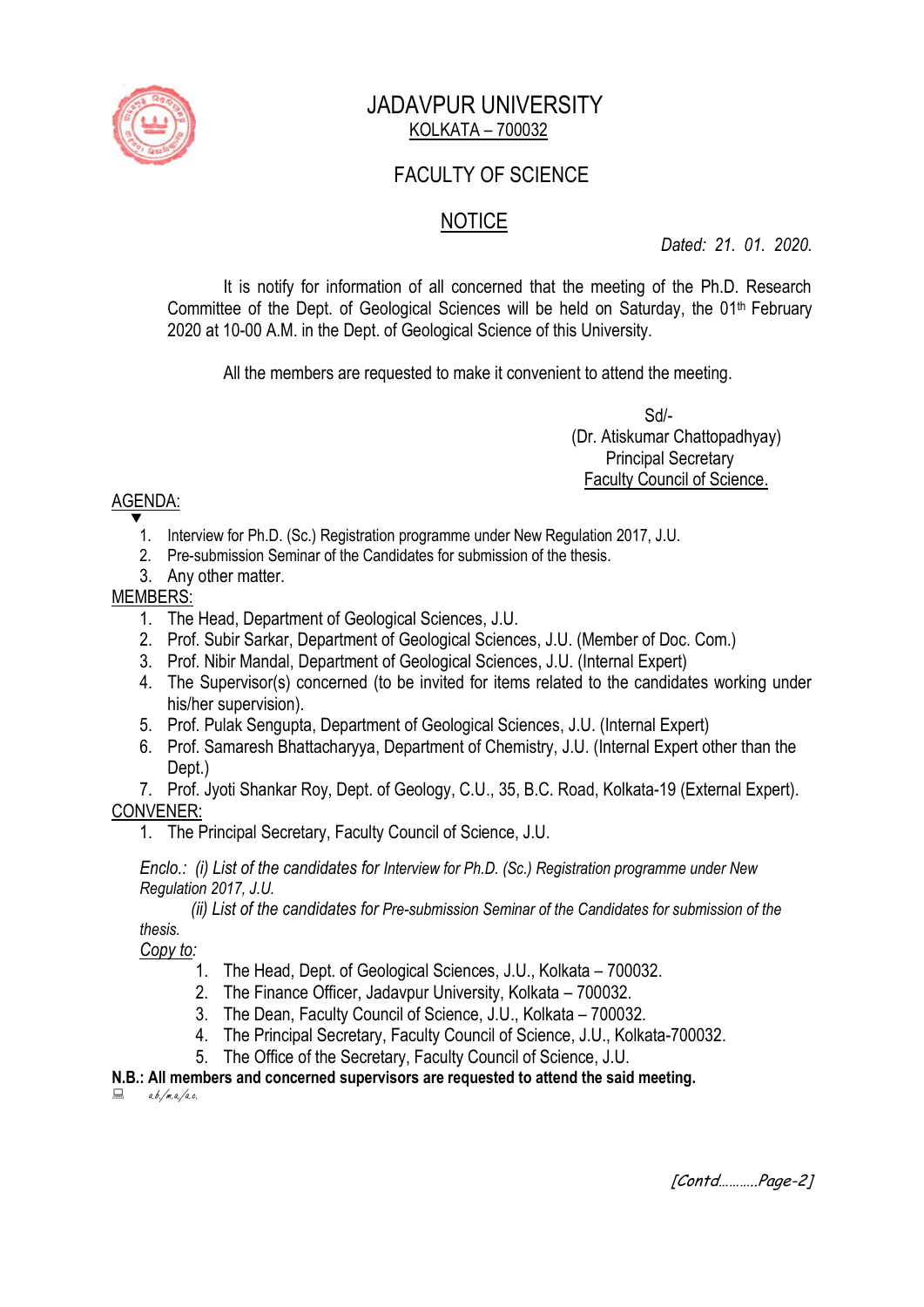[Page-2]

#### **DEPARTMENT OF GEOLOGICAL SCIENCES** J

# **(1) LIST OF CANDIDATES FOR INTERVIEW FOR PH.D.(SC.) PROGRAMME**

| Venue: Dept. of Geological Sciences (Seminar Room)<br>Date: 01.02.2020<br>Time : 10-00 A.M. |                                                                           |                                                     |                                           |  |  |
|---------------------------------------------------------------------------------------------|---------------------------------------------------------------------------|-----------------------------------------------------|-------------------------------------------|--|--|
| SL.<br>NO.                                                                                  | <b>NAME OF THE CANDIDATES</b>                                             | <b>NAME OF THE PROPOSED</b><br><b>SUPERVISOR</b>    | NET / GATE / SET<br><b>QUALIFIED ETC.</b> |  |  |
| 01.                                                                                         | <b>Anirban Manna</b><br>[FS/Ph.D./Geol.Sc./1/2019-20<br>dtd. 08/01/20]    | Dr. Sadhana M. Chatterjee, Asst.<br>Professor, J.U. | <b>NET</b>                                |  |  |
| 02.                                                                                         | <b>Shreyasi Das</b><br>[FS/Ph.D./Geol.Sc./2/2019-20<br>dtd. 08/01/20]     | Prof. Subrata Karmakar, Professor,<br>J.U.          | <b>NET</b>                                |  |  |
| 03.                                                                                         | <b>Arnab Dey</b><br>[FS/Ph.D./Geol.Sc./3/2019-20<br>dtd. 08/01/20]        | Prof. Sisir Kanti Mondal, Professor,<br>J.U.        | <b>NET</b>                                |  |  |
| 04.                                                                                         | Arunava Sen<br>[FS/Ph.D./Geol.Sc./4/2019-20<br>dtd. 09/01/20]             | Dr. Soumik Mukhopadhyay, Asst.<br>Professor, J.U.   | NET, GATE                                 |  |  |
| 05.                                                                                         | <b>Sharadindu Layek</b><br>[FS/Ph.D./Geol.Sc./5/2019-20<br>dtd. 10/01/20] | Dr. Sunipa Mandal, Asst. Professor,<br>J.U.         | NET, GATE                                 |  |  |
| 06.                                                                                         | Sayak Sur<br>[FS/Ph.D./Geol.Sc./6/2019-20<br>dtd. 10/01/19]               | Dr. Sunipa Mandal, Asst. Professor,<br>J.U.         | <b>GATE</b>                               |  |  |
| 07.                                                                                         | <b>Aditi Biswas</b><br>[FS/Ph.D./Geol.Sc./7/2019-20<br>dtd. 10/01/19]     | Prof. Subir Sarkar, Professor, J.U.                 | <b>NET</b>                                |  |  |
| 08.                                                                                         | Debojyoti Basu Majumder<br>[FS/Ph.D./Geol.Sc./8/2019-20<br>dtd. 10/01/19] | Prof. Susanta Kumar Samanta,<br>Professor, J.U.     | <b>NET</b>                                |  |  |

#### **DEPARTMENT OF GEOLOGICAL SCIENCES**  $\overline{\phantom{a}}$

#### **(2) LIST OF CANDIDATES FOR PRE-SUBMISSION SEMINAR FOR SUBMISSION OF THE THESIS**  $\ddot{\phantom{a}}$

| List of Candidates for pre-submission seminar for submission of the thesis |                      |                     |                       |                  |                    |  |  |
|----------------------------------------------------------------------------|----------------------|---------------------|-----------------------|------------------|--------------------|--|--|
| Venue: Dept. of Geological Science (Seminar Room)                          |                      |                     |                       | Date: 01.02.2020 |                    |  |  |
| 10-00 A.M.<br>Time:                                                        |                      |                     |                       |                  |                    |  |  |
| SI.                                                                        | Name of the          | Name of the         | Proposed Title of the | Date of          | Date of            |  |  |
| No.                                                                        | candidates           | Supervisor/s        | Thesis                | Registratio      | Publication        |  |  |
|                                                                            | [Index No]           |                     |                       | n                | of Course          |  |  |
|                                                                            |                      |                     |                       |                  | <b>Work Result</b> |  |  |
| 1.                                                                         | Sri Giridas          | Prof. Nibir Mandal, | "Modeling of the      | 16.10.2015       | 23, 02, 2017       |  |  |
|                                                                            | Maiti                | Dept. of Geolgical  | crustal flow patterns |                  |                    |  |  |
|                                                                            | [Index No.:          | Science, J.U.,      | in convergent         |                  |                    |  |  |
|                                                                            | 211/15/Geol. Sc./24] | Kolkata-700032      | tectonic regimes: A   |                  |                    |  |  |
|                                                                            |                      |                     | fluid mechanics       |                  |                    |  |  |
|                                                                            |                      |                     | approach".            |                  |                    |  |  |

[Contd………..Page-3]